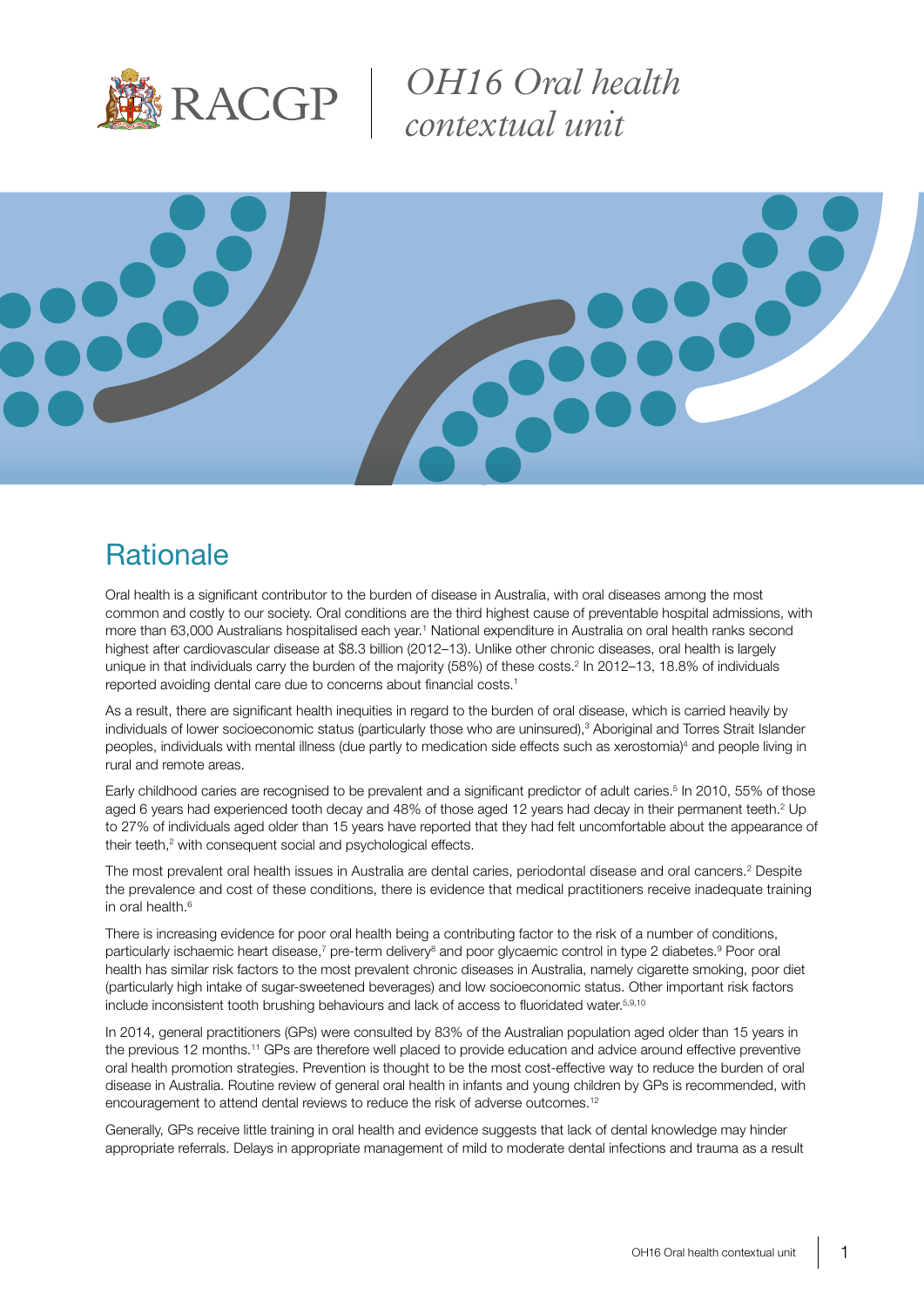may not be viewed as priorities, which can lead to adverse impacts for patients, including unnecessary cost, pain and suffering.<sup>6</sup> GPs report regularly being consulted on dental issues, often by patients of lower socioeconomic status, and there is recognition of professional discomfort in managing these conditions due to the commonality of inadequate training. Research suggests that, as a result, antibiotics are commonly prescribed for patients, which is often not in line with quidelines.<sup>13</sup>

Important skills and knowledge for GPs to maintain in this area include:

- assessment of dental pain (eg understanding the role of heat and cold sensitivity, associated swelling and tenderness to touch, distinguishing temporomandibular joint, ear pain and trigeminal neuralgia from dental pain)
- management of dental trauma (eg avulsed teeth)
- assessment and management of bleeding gums and dental infections
- advice on prevention, particularly for children
- advice on need for prophylaxis prior to dental surgery
- identification of oral mucosal lesions.

# Related contextual units

PC16 Pregnancy care

PM16 Pain management

PS16 Psychological health

#### **References**

- 1. Oral Health Monitoring Group, COAG Health Council. Healthy Mouths, Healthy Lives: Australia's National Oral Health Plan 2015–2024. Adelaide: COAG Health Council, 2015. Available at www.coaghealthcouncil.gov.au/Publications/Reports/ArtMID/514/ArticleID/81 [Accessed 20 April 2016].
- 2. Australian Institute of Health and Welfare. Oral health and dental care in Australia: Key facts and figures trends 2014. Cat. no. DEN 228. Canberra: AIHW, 2014. Available at www.aihw.gov.au/publication-detail/?id=60129548265 [Accessed 20 April 2016].
- 3. Department of Health. Oral health and visiting patterns of Australian adults. Canberra: DoH, 2012. Available at www.health.gov.au/ internet/publications/publishing.nsf/Content/report\_nacdh~report\_nacdh\_ch1~report\_nacdh\_ad [Accessed 20 April 2016].
- 4. Kisely S, Quek LH, Pais J, Lalloo R, Johnson NW, Lawrence D. Advanced dental disease in people with severe mental illness: Systematic review and meta-analysis. Br J Psychiatry 2011;199(3):187–93.
- 5. Colak H, Dülgergil CT, Dalli M, Hamidi MM. Early childhood caries update: A review of causes, diagnoses, and treatments. J Nat Sci Biol Med 2013;4(1):29–38.
- 6. Skapetis T, Gerzina T, Hu W. Management of dental emergencies by medical practitioners: Recommendations for Australian education and training. Emerg Med Australas 2011;23(2):142–52.
- 7. Humphrey LL, Fu R, Buckley DI, Freeman M, Helfand M. Periodontal disease and coronary heart disease incidence: A systematic review and meta-analysis. J Gen Intern Med 2008;23(12):2079–86.
- 8. Offenbacher S, Boggess KA, Murtha AP, et al. Progressive periodontal disease and risk of very preterm delivery. Obstet Gynecol 2006;107(1):29–36.
- 9. Taylor GW, Borgnakke WS. Periodontal disease: Associations with diabetes, glycemic control and complications. Oral Dis 2008;14(3):191–203.
- 10. Bernabe E, Vehkalahti MM, Sheiham A, Aromaa A, Suominen AL. Sugar-sweetened beverages and dental caries in adults: A 4-year prospective study. J Dent 2014;42(8):952–58.
- 11. Australian Bureau of Statistics. Patient experiences in Australia: Summary of findings, 2014–15. Cat. no. 4839.0. Canberra: ABS, 2015. Available at www.abs.gov.au/ausstats/abs@.nsf/mf/4839.0 [Accessed 20 April 2016].
- 12. The Royal Australian College of General Practitioners. Guidelines for preventive activities in general practice. 8th edn. East Melbourne, Vic: RACGP, 2012. Available at www.racgp.org.au/download/Documents/Guidelines/Redbook8/redbook8.pdf [Accessed 20 April 2016].
- 13. Cope AL, Wood F, Francis NA, Chestnutt IG. General practitioners' attitudes towards the management of dental conditions and use of antibiotics in these consultations: A qualitative study. BMJ open 2015;5(10):e008551.